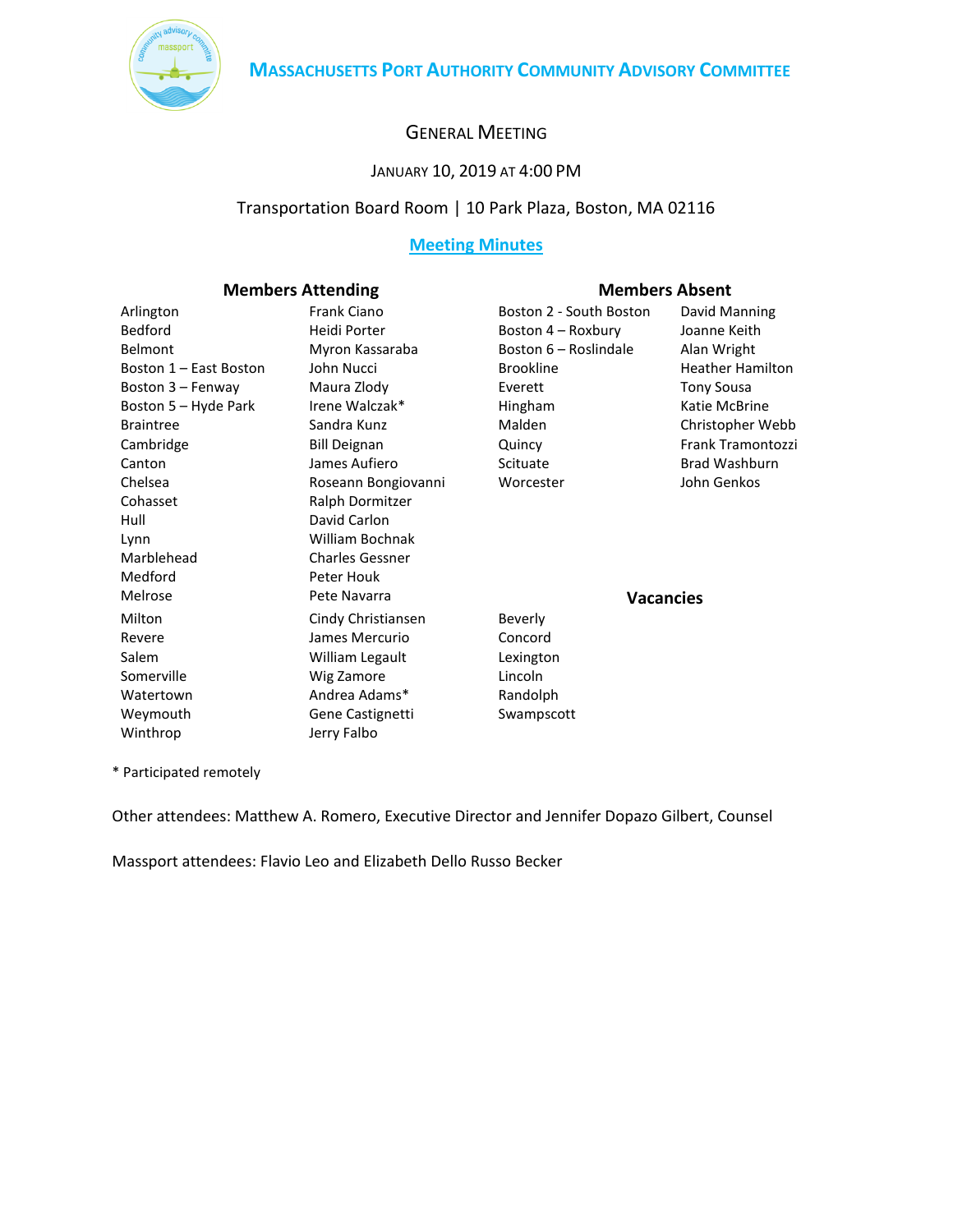

# Welcome & Introduction

Chair David Carlon reported that Michelle Ciccolo representing Lexington and Richard Malagrifa representing Swampscott had both resigned from the Massport Community Advisory Committee (MCAC). He also noted that this would be Ms. Dello Russo Becker's last meeting, and that Mr. Anthony Gallagher from Massport was out sick.

#### Vote to approve Minutes of October 18, 2018

Motion to approve was made by Dr. Christiansen, seconded by Mr. Navarra. Motion passed unanimously by roll call vote.

# **Dr. Christiansen left the room at 4:15 PM and the quorum was lost.**

### Treasurer Report

Mr. Kassaraba updated the Committee on the Q2 FY2019 financials, reviewing information presented in in the presentation. Mr. Mercurio asked how much the MCAC receives, and Mr. Kassaraba explained that the current year's budget totaled \$300 thousand, with funding increasing each year by \$50 thousand until reaching a final level of \$500 thousand. Responding to questions from Mr. Ciano and Mr. Mercurio, Mr. Kassaraba explained that they were Massport, not State, funds, and that they disbursed the funds quarterly to the MCAC.

#### Executive Director Update

#### *Massport CAC Meetings and Locations*

Mr. Romero noted that the next two MCAC General Meetings were scheduled for Thursday, March 28 [this meeting was subsequently rescheduled for April 23, 2019] and Thursday, July 10. Given the MCAC's history of rescheduling the September meetings due to the timing of Labor Day and the December meetings due to member availability, he proposed future MCAC General meetings to be held in October, January, March/April, and June. He noted the June meeting was mandatory due to the close of the fiscal year.

# *Conflict of Interest Reminder and Update*

Mr. Romero reminded the MCAC that the state required Conflict of Interest (COI) Law training for members as special state employees. MCAC staff is now responsible for this rather than Massport staff. He noted that Open Meeting Law (OML) trainings were recommended, but not required and that online OML trainings would soon be posted on the state's website.

#### *Massport 101 Training Update*

Mr. Romero noted there were a variety of areas that could be covered – "Logan 101," maritime, fisheries, real estate, and more. He explained he would be polling members to determine interest in topics and format for these training.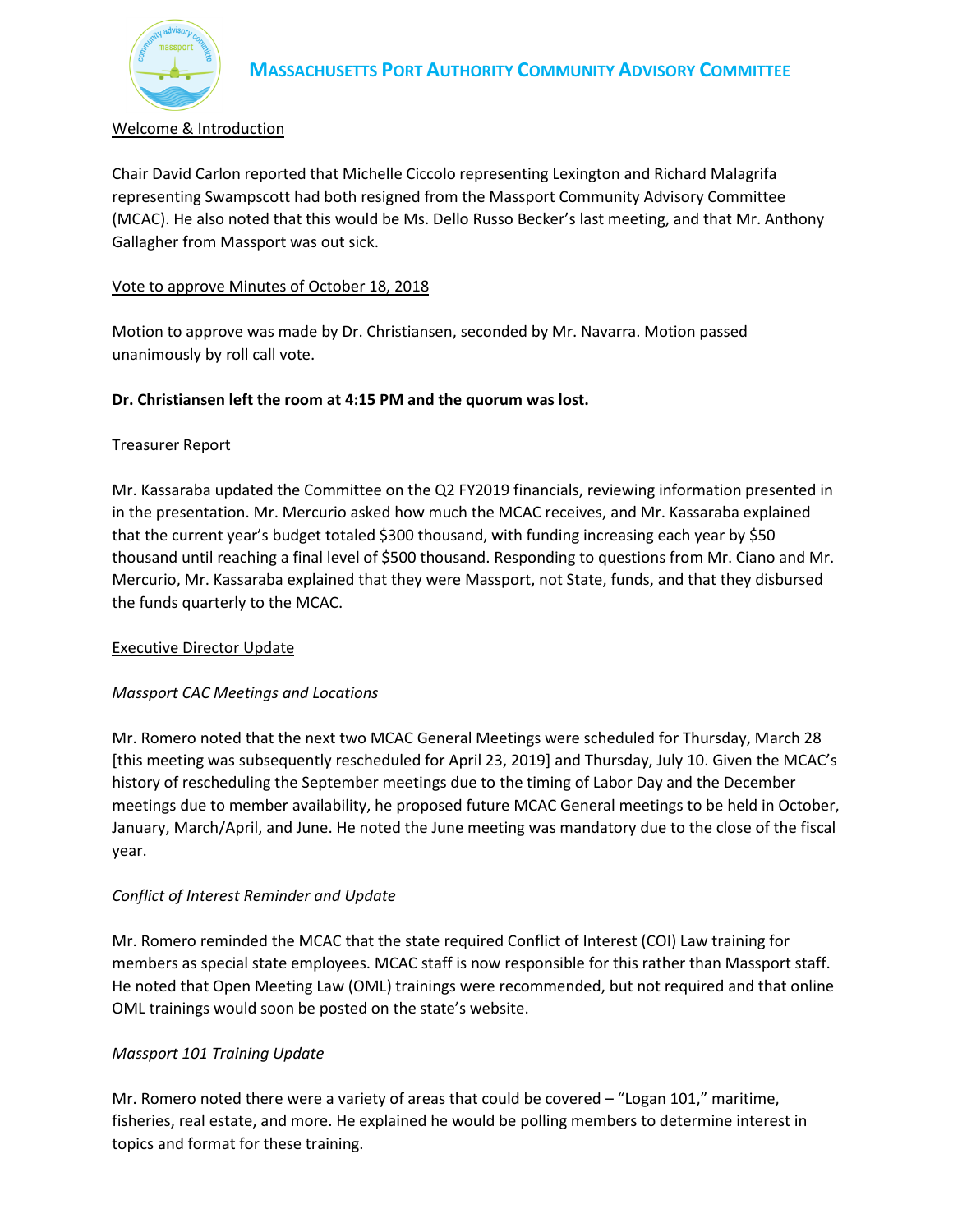

#### *Parking Reimbursement Update*

Mr. Romero reported that having reached out to various other agencies and boards that none reimbursed for public transportation, but many either reimbursed members for parking or provided free parking for members. He recommended a policy that would be consistent with the majority of other boards surveyed but would correct for discrepancies due to different parking garage rates. Members could continue to be reimbursed for parking if they chose, but the maximum reimbursement rate would be set at the Transportation Building garage rate.

Mr. Deignan wanted the MCAC to be a leader and reimburse for commuter rail and other public transportation costs. Mr. Legault agreed, and Mr. Mercurio suggested only reimbursing for public transportation and not for parking. Mr. Ciano responded sometimes it was difficult to use the public transportation options available to him during inclement weather and wanted parking reimbursement to remain, but supported Mr. Deignan's recommendation for public transit reimbursement. Mr. Falbo agreed.

Mr. Navarra suggested a survey to gather information on costs, and Mr. Zamore suggested a flat rate for a Charlie card to make it easier. Mr. Romero would report back after the survey.

Mr. Dormitzer asked that the Executive Director assist subcommittees to find meeting venues, and Mr. Carlon noted that Mr. Romero was working on meeting locations for the MCAC and all subcommittees, trying to standardize them for increased participation.

In response to a member's inquiry, Mr. Carlon explained that while he urged members to report back to their appointing authorities, it was not required, though the MCAC as a whole was required to report back to the Governor.

#### Massport Update

#### *HMMH Study of Fly Quiet programs and Noise Reporting*

Mr. Leo presented to members, noting that this was the first draft. He expected dialogue and further discussion, and he viewed this as an iterative process. He reviewed sample data and various options for reporting for Logan as laid out in his presentation.

Ms. Kunz wanted the report simplified with less data, and asked what the end result was supposed to be, referencing San Francisco's report. Mr. Leo noted that the reporting was standard for the industry and was consistent across other airports.

Mr. Kassaraba was surprised not to see any ranking of the airlines since the reports we had provided Massport as examples included them. Mr. Leo stated that they could provide that, and Mr. Kassaraba clarified that he wanted noise rankings by airlines. Mr. Kassaraba also noted that flights by hour and time of day was not included in any of the reporting but it should be. 5:00 – 6:00 am flights have increased significantly, and reporting this would provide information that could be useful. Mr. Deignan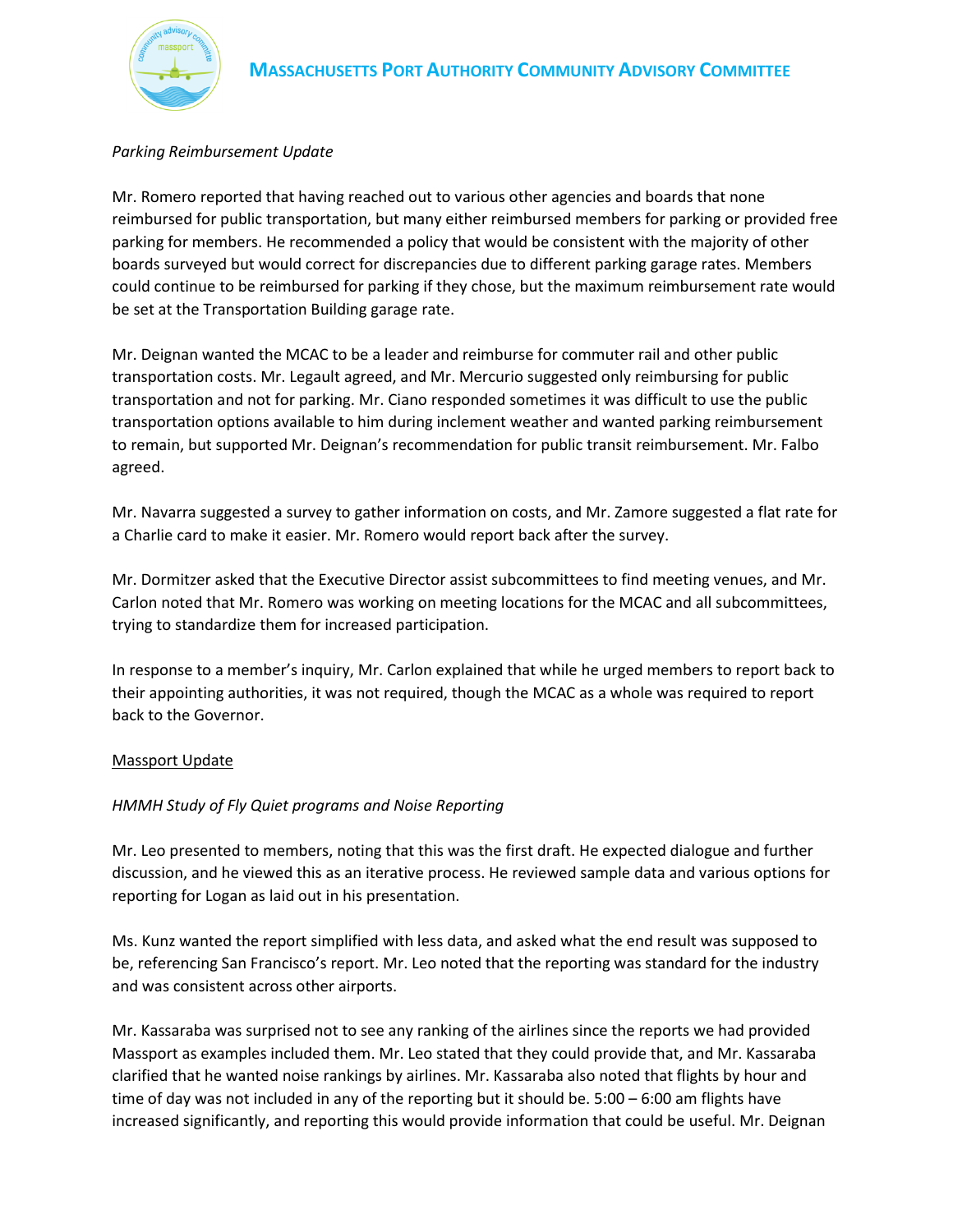

# **MASSACHUSETTS PORT AUTHORITY COMMUNITY ADVISORY COMMITTEE**

agreed, also noting that Fly Quiet Reporting should have measures that compare year by year. He further agreed with Ms. Kunz that the reporting should be simplified for constituents.

Mr. Dormitzer stated that there must be a report card and asked how to come to agreement to move forward. Mr. Leo responded that he wanted a priority of the things the MCAC wanted to see in the report so he could manage resources on Massport's end to include them in future drafts. Members discussed next steps and timing of the reports, and Mr. Leo discussed the final report and automation for providing the future reports.

Ms. Walczak raised concerns about environmental and health reporting, noting that Minneapolis provided monthly reports with this type of data.

The Chair discussed next steps and noted that a lot of work had gone into what should be included in the reports. He noted that there are components the MCAC wants in the report that were in the sample reports but missing from this draft. He noted this was just the beginning, that the document/presentation would be circulated for feedback and comments to all members and the subcommittees.

Mr. Navarra was frustrated at how long the process was taking, that he wanted to see some data and the report. Ms. Kunz suggested taking one month's worth of data and building from there, and Mr. Falbo agreed.

# EPA Grant to Replace Diesel Equipment at Logan Airport

Ms. Dello Russo Becker presented, noting that this would be her last MCAC meeting. She thanked members and congratulated everyone on the work accomplished to date.

Ms. Dello Russo Becker noted that the United States Environmental Protection Agency (EPA) was providing Massport with \$541 thousand to replace diesel equipment on the tarmac by 2027.

#### **Dr. Christiansen returned to the room at 5:17 pm, restoring the quorum.**

Ms. Dello Russo Becker explained that moving to all electric vehicles on the tarmac would reduce carbon by 16%. Mr. Navarra asked how much the grant would cover, and Ms. Dello Russo Becker responded that it would cover less than half. Mr. Leo noted that it was a matching grant.

#### RNAV Study Process Update

Mr. Leo noted that the federal shutdown would delay the process on the Federal Aviation Administration's (FAA's) end. He asked about how to best do outreach for Block 2. MIT was committed to providing some additional outreach, but there were not enough resources for numerous meetings.

Mr. Deignan asked what work was left for MIT to do, and asked for census block data on the impacts of the alternatives. Mr. Leo acknowledged this and noted that the infrastructure had been built to drill down more based on feedback heard in October 2018 and from various elected officials. He noted that a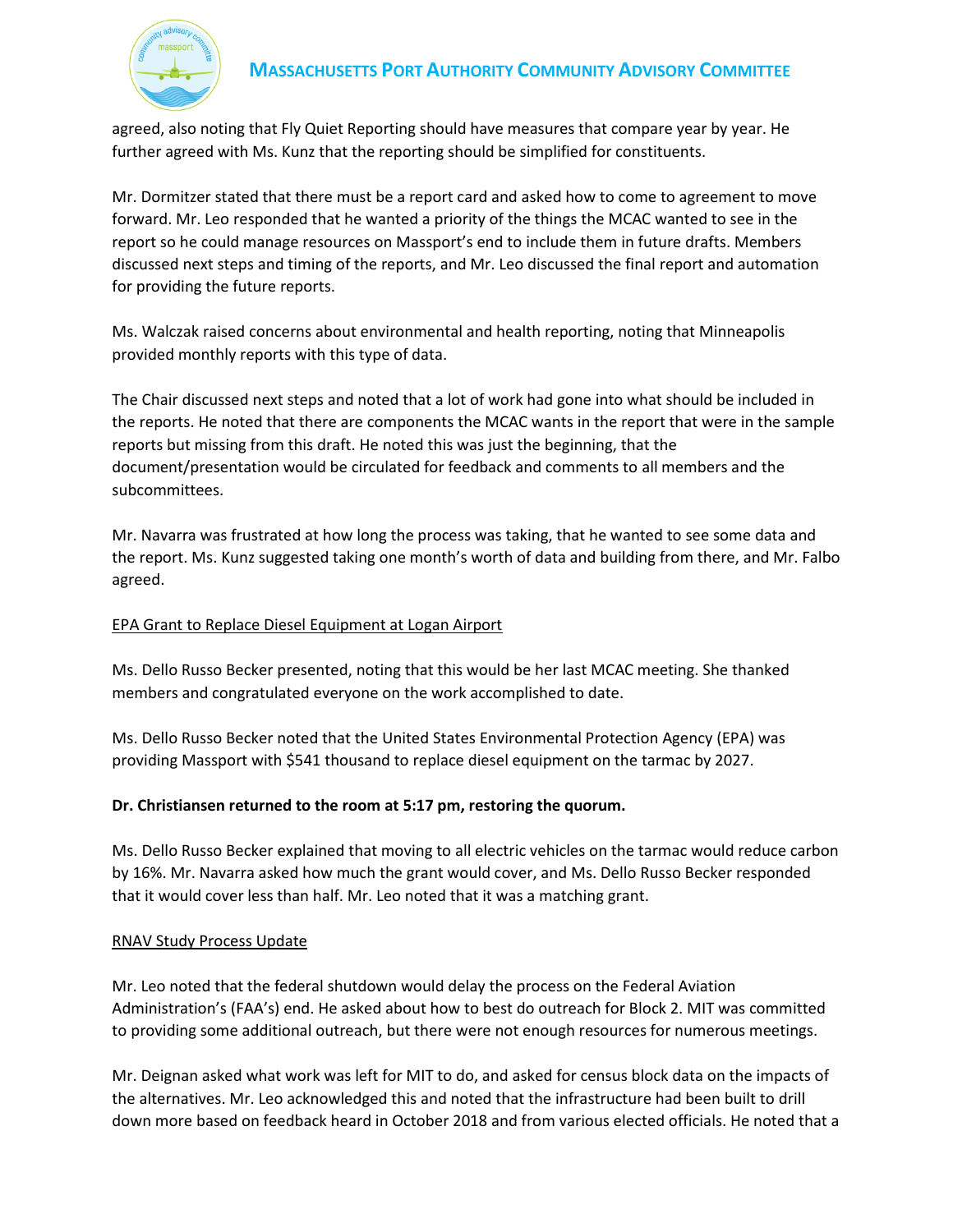

big factor in implementation to be considered is the FAA workload impact – the higher the workload, such as controller-based, the less likely to be implemented as far as dispersion goes.

Dr. Christiansen stated that not everything requested had been looked at. Mr. Leo responded that if a community felt that something had fallen through the cracks to bring it to the Committee so it could be worked through the body so there would be a definitive source of inputs for the MIT team.

Mr. Kassaraba asked who Massport was waiting on, noting he wanted a target date of June 2019 for everything to be done and a vote taken so Massport can go back to the FAA with a directive from the MCAC on the selected alternatives to start the formal .41 process. Mr. Leo agreed that this was the balance being struck with the MIT team – they can provide data, but Massport cannot go to FAA without community consensus. Mr. Deignan stated he wanted data before he brought the information to his community. Mr. Kassaraba wondered how this was all going to come together. Mr. Leo explained that even without a final product the MCAC has a good idea of what is going to happen, meaning areas that will go up and areas that would go down. He remarked that Block 1 was easier because it helped everyone, but Block 2 was always going to be more challenging.

Ms. Walczak was confused about the data being collected pre- and post-RNAV and what data would be presented. Mr. Leo clarified that Massport and FAA had the data – pre-RNAV, current (post-RNAV), and potential future RNAV are the three components.

Mr. Houk asked about the analysis being done and was concerned whether the options being presented could be implemented or not. He didn't want to waste time discussing dispersion options if the FAA would reject them. Mr. Leo responded that the MIT team was experienced enough to present options that were doable, but reminded the Committee that they were not the FAA, who has the ultimate say.

Ms. Adams understood that Massport and MIT wanted to be confident in the data, but asked what MCAC members should do with the options presented – should they bring them back to their appointing authorities or wait until more data was available to present? Mr. Leo stated that members could make a judgment call in that regard; however, the fundamental truism is that any change from the flight paths that exist today will cause burden shifting. The general degree of the shift can be seen even in these preliminary graphics.

Dr. Christiansen stated for the record that she was frustrated by the rushed presentation and believed that the MCAC did not have the materials ahead of time adequately to review it given its technical nature.

Mr. Ciano echoed Ms. Adams's question about whether or not to bring this information back to his community now or not.

The Chair noted that all of the data and information has been on the website since it was received and any member should feel free to comment or provide feedback. Mr. Carlon reported on a meeting he attended as an invited guest only – not in his role as the MCAC Chair – with the legislative delegation and noted that Dr. Hansman's presentation was virtually identical to the one given in October to the MCAC. Additional analysis will be provided according to Massport and Dr. Hansman with regard to the before and after. This additional work must be done, but he acknowledged this is a challenge. The Chair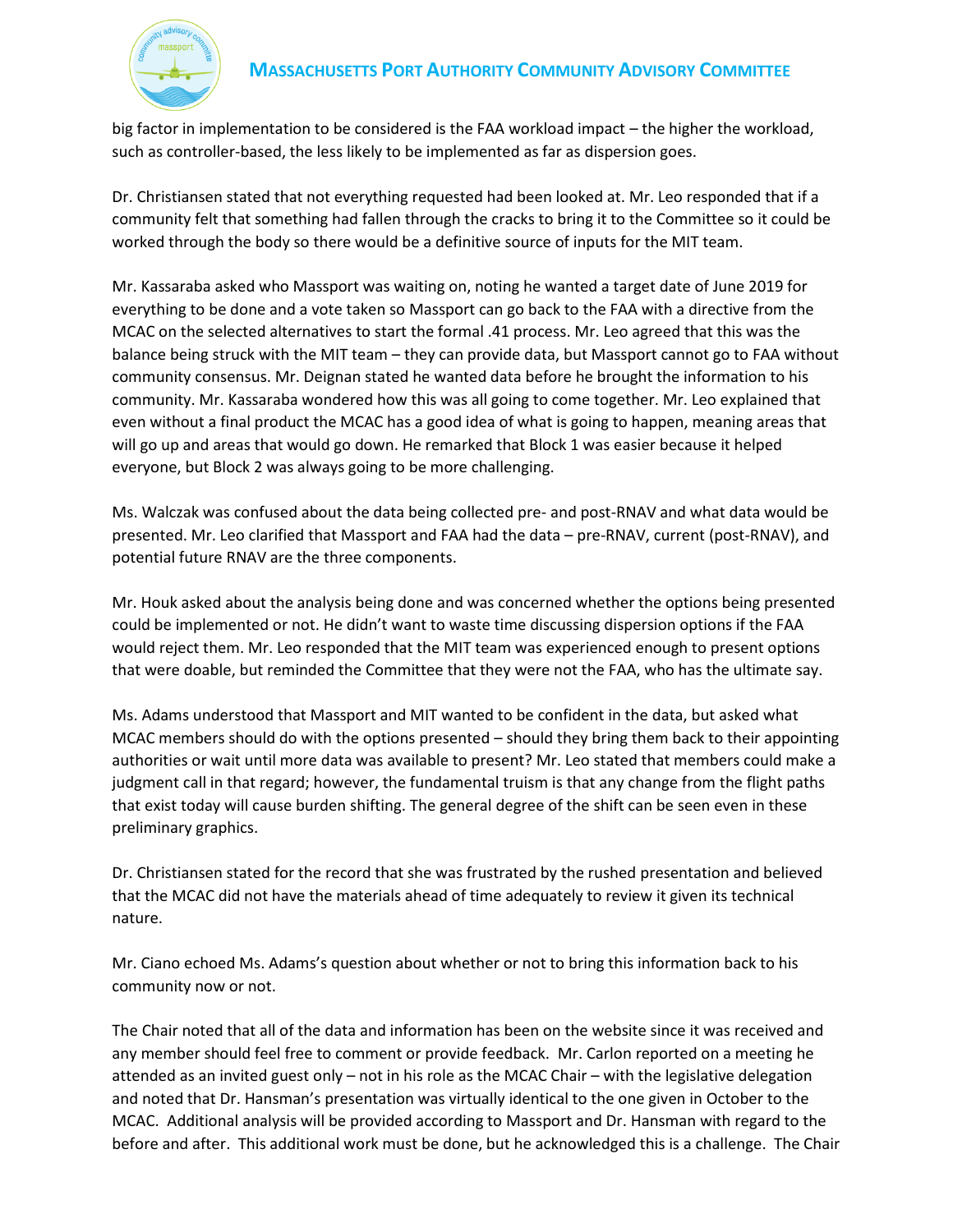

# **MASSACHUSETTS PORT AUTHORITY COMMUNITY ADVISORY COMMITTEE**

detailed how he had been reporting back to his community as a response to inquiries about what to do with the information presented; however he believed it was premature to make a decision, because there will be more information and analysis.

He reminded members that Block 1 presented three alternatives to the FAA that were not accepted. Block 2 is in a similar place – even once recommendations are made by the MCAC and presented to the FAA by Massport, there is no guarantee that the preferred alternatives will be approved.

Mr. Kassaraba noted that Block 2 has a significant impact to R27 and R22, so it is a big issue for more than the 33L communities. He wanted a schedule and a process set forth so that a vote can be taken in June.

Mr. Zamore agreed it was premature and noted that it was difficult to have any discussion without before and after analysis, and Mr. Carlon added that this had been formally requested by an elected official at the meeting he attended. He also highlighted one minor change in Dr. Hansman's presentation to the legislative delegation, namely that his team performed additional analysis on Runway 27, trying to identify other options that would not impact the Record of Decision (ROD). They had conducted preliminary analysis of moving the waypoint back to the its prior position before RNAV implementation.

Dr. Christiansen asked how to provide feedback and to whom she should send any questions. The Chair requested all members send any feedback, comments, or questions to the Executive Director, the Chair, and Mr. Leo.

The Chair explained that there would be another briefing by Dr. Hansman, and noted that the legislators had discussed their process as elected officials. There must be a public forum in order to assess options and impacts.

Mr. Houk believed it was a "chicken and egg" problem – communities needed more modeling from Dr. Hansman before being able to go forward with a solution. The Chair said he would convey that message.

# Discussion of Massport CAC 2019 Goals and Objectives

The Chair reviewed a presentation of some upcoming FY19 goals and initiatives including a budget review and annual report as required by the Enabling Legislation. He noted some opportunities to pivot the MCAC's focus after the RNAV and Fly Quiet Reporting initiatives including "greening" of the tarmac (as referenced by Massport's earlier presentation), impacts of Massport's regional airports, ground transportation initiatives for Logan, and maritime operations. He noted there were also opportunity for long-range "moon shot" goals beyond FY2019 including advocating for an updated version of the Airport Noise and Capacity Act (ANCA), which hadn't been updated since 1990 as well as new airline fuel standards.

# MPA Annual Current Expense Expenditure Budgets Review Update

Mr. Carlon noted that the annual review was an obligation of the MCAC's Enabling Act and explained that the MCAC would be going out with a Request for Information (RFI) to find a third-party consultant or agency to conduct the MCAC's first budget review. Because Massport's budget is very large and complex, he explained that the approach for the first review would be to limit the scope to one or two